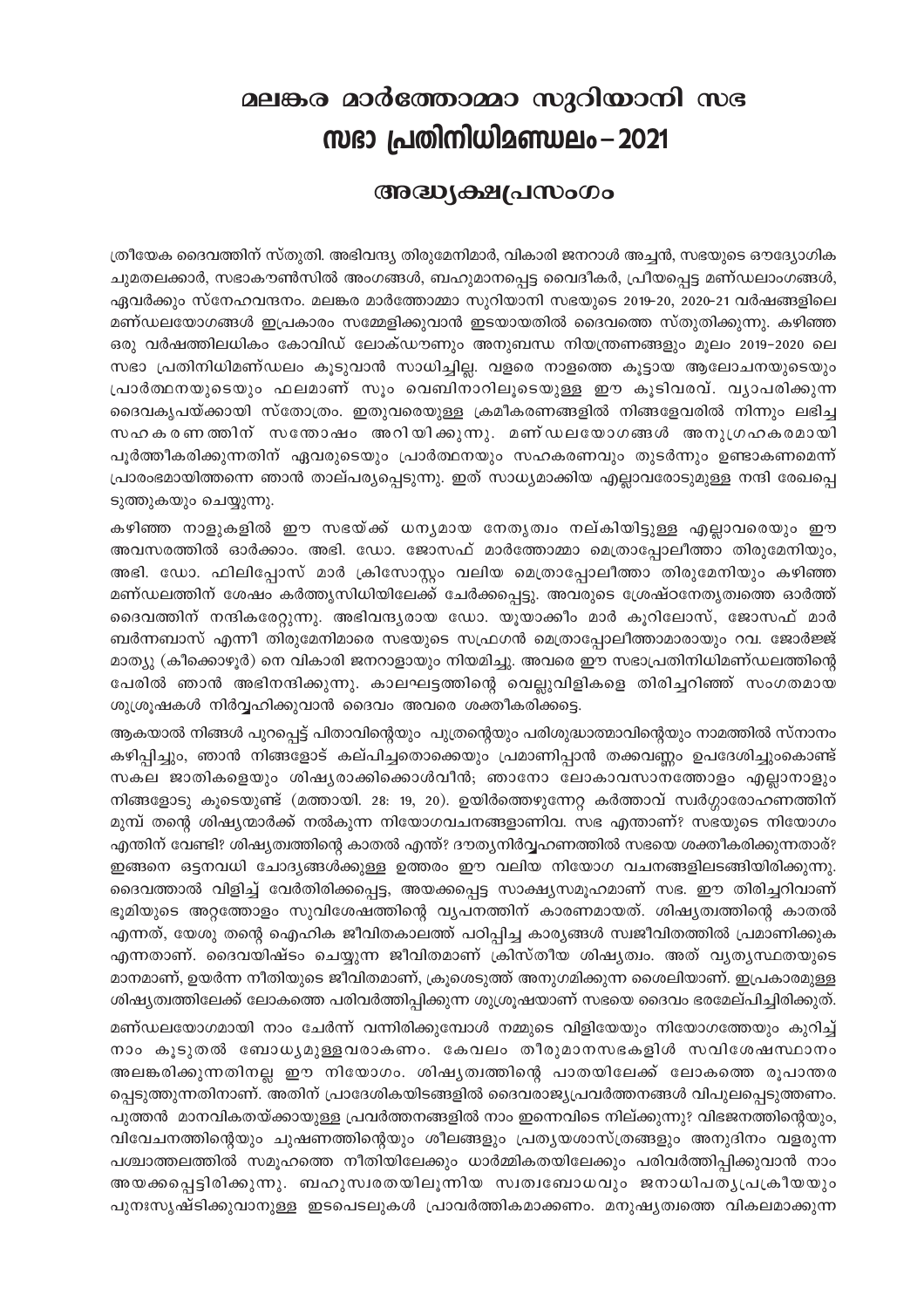ഘടനകളിൽ നിന്നും ലോകത്തെ നന്മയിലേക്ക് പരിവർത്തിപ്പിക്കുവാൻ സഭയ്ക്ക് സാധിക്കണം. അവിടെയാണ് ഇടങ്ങളുടെ രൂപാന്തരവും നവസമൂഹസൃഷ്ടിയും സാധിക്കുന്നത്. അതാണ് സഭയുടെ ധർമ്മം. ക്രിസ്തു സാന്നിദ്ധ്യം അതിനായി നമ്മെ ശക്തീകരിക്കും.

കോവിഡിന്റെ മദ്ധ്യേ സാമൂഹ്യജീവിതം കൂടുതൽ സജീവമാകുന്ന ഒരു ഘട്ടത്തിലാണ് നാം. ആരാധനാലയങ്ങൾ തുറന്ന് ആരാധനകൾ ആരംഭിച്ചു. വിദ്യാഭ്യാസ മേഖല വീണ്ടും സജീവമാകുന്നു. എന്നാൽ വാണിജ്യ വ്യവസായ മേഖലകളും, തൊഴിലിടങ്ങളും പൂർണ്ണമായും പൂർവ്വ സ്ഥിതിയിലെ ത്തിയിട്ടില്ല. ഇവിടെ ജാഗ്രത ഉണ്ടാകണം. കോവിഡ് മാറിയെന്നോ, ഇനി കരുതലുകൾ ആവശ്യമില്ലായെന്നോ ചിന്തിക്കരുത്. ഭയം കുറയുകയും അലംഭാവം കൂടുകയും ചെയ്താലത് മൂന്നാം തരംഗത്തിലേക്ക് നയിക്കും എന്ന മുന്നറിയിപ്പ് ഗൗരവമായിക്കാണണം. കോവിഡ് വരുത്തിയ ആഘാതം ഇന്നും ഏറ്റവും രൂക്ഷമായി അനുഭവിച്ചുകൊണ്ടിരിക്കുന്നത് സാധാരണക്കാരായ ആളുകളാണ്. അപരിചിതവും ആശങ്കാജനകവുമായ സാഹചര്യങ്ങളെ ഒറ്റക്കെട്ടായി കഠിനാദ്ധ്വാനത്തിലൂടെ അതിജീവിക്കുകയാണാവശ്യം. കോവിഡ് കാലത്ത് നിസ്വാർത്ഥ സേവനം നടത്തുന്ന എല്ലാവരെയും വിശേഷാൽ ആരോഗ്യ മേഖലയിൽ പ്രവർത്തിക്കുന്നവരെയും അഭിനന്ദിക്കുന്നു.

ദാരിദ്ര്യവും പട്ടിണിയും മൂലം പരശതം ജനങ്ങൾ നട്ടം തിരിയുന്നു. വരുമാനമാർഗ്ഗം ഇല്ലാതെയായവർ, ഉറ്റവരെയും ഉടയവരെയും നഷ്ടപ്പെട്ടവർ, ആധുനിക സാങ്കേതിക വിദൃകൾ ഫലപ്രദമായി വിനിയോഗിച്ച് പഠനം നടത്തുവാൻ അടിസ്ഥാന സൗകര്യങ്ങളില്ലാത്ത വിദ്യാർത്ഥികൾ, സ്വന്തമായി ഭവനങ്ങൾ ഇല്ലാതെ വിഷമിക്കുന്നവർ. ഇങ്ങനെ നീളുന്നു ദുരിതങ്ങളുടെ പട്ടിക. പ്രായപൂർത്തിയായ പെൺമക്കളെയും കൊണ്ട് യാതൊരു സുരക്ഷിതത്വവുമില്ലാത്ത ഷെഡുകളിൽ രാത്രികാലങ്ങളിൽ ഉറങ്ങാതെ കാവലിരിക്കുന്ന അമ്മയപ്പന്മാരുടെ നാടാണിത്. ഒരു വശത്ത് കോടികളുടെ ധൂർത്ത് നടമാടുമ്പോൾ മറുവശത്ത് ദാരിദ്ര്യവും നിസ്സഹായതയുമുണ്ടെന്ന് മറക്കരുത്. ന്യൂനപക്ഷത്തിന്റെ ധൂർത്തിലാണ് ഭൂരിപക്ഷം ദാരിദ്ര്യത്തിലമരുന്നത്. വിശ്വാസസമൂഹം ആഡംബരം ഒഴിവാക്കി ആവശ്യക്കാരന് തുണയാകണം. ഉള്ളതിനെ പങ്കിടണം. ആയിരം തിരികൾക്ക് വെളിച്ചം പകർന്നത് കൊണ്ട് ഒരു മെഴുകുതിരിയുടെ ആയുസ്സും കുറയുന്നില്ല. ഉണരാൻ വൈകുന്ന മനസ്സാകരുത് നമ്മുടേത്. സ്വകാര്യ സൗഭാഗ്യങ്ങളിലൂറ്റം കൊള്ളരുത്. കുടുതൽ വിഭവങ്ങളും വസ്തുക്കളും ജീവിതമൂല്യം വർദ്ധിപ്പിക്കുമെന്ന മിഥ്യാധാരണ തിരുത്തണം. സാമ്പത്തിക പരാധീനതകൾ അനുഭവിക്കുന്ന ഈ കാലത്ത് ഇടവകകളും കുടുംബങ്ങളും ചെലവുകൾ പരമാവധി ചുരുക്കി പ്രാദേശിക ഇടങ്ങളിൽ കനിവിന്റെ കരങ്ങളായി രൂപപ്പെടണം. 'ഞാൻ കൂടിയാണ് നീ' എന്ന ബോധത്തോടെ ഉറവചോരാത്ത മനുഷ്യത്വം നമ്മിലവശേഷിപ്പിച്ച് മുന്നേറാം.

നമ്മുടെ കുഞ്ഞുങ്ങളും യുവജനങ്ങളും ഇന്നിന്റെ ഓൺലൈൻ സംസ്ക്കാരത്തിൽ 'സ്ക്രീൻ ടൈം' വിവേ ചനബുദ്ധിയോടെ വിനിയോഗം ചെയ്യുന്നില്ലെങ്കിൽ തെറ്റായ പ്രവണതകൾക്കും പ്രേരണകൾക്കും വശംവദരാകും. മദ്യത്തിന്റെയും ലഹരിമരുന്നിന്റെയും ഉപയോഗം ഇളം തലമുറയെ വഴിതെറ്റിക്കുന്നുണ്ട്. മദ്യാസക്തിയിൽ തകരുന്ന കുടുംബങ്ങൾ ഒട്ടനവധിയാണ്. കോവിഡ് കാലത്ത് ആരാധനാലയങ്ങൾ അടഞ്ഞ് കിടന്നപ്പോഴും ബാറുകളും ബിവറേജ് ഷോപ്പുകളും തുറന്നു. കെ.എസ്.ആർ.ടി.സി. ടെർമിനലു കളോട് ചേർന്ന് ഔട്ട്ലറ്റുകൾ തുടങ്ങാൻ ആലോചനകൾ നടന്നിട്ടുണ്ട്. 'മനുഷ്യനേക്കാൾ വലുതാണോ മദ്യം?' മദ്യത്തിന്റെ ഓൺലൈൻ ലഭ്യത ലഹരിയുടെ വ്യാപനത്തെ ഭവനാന്തരീക്ഷത്തിലേക്കും ത്വരിതപ്പെടുത്തും. ഈ വിപത്തിനെ തിരിച്ചറിഞ്ഞ് സർക്കാർ തലത്തിൽ നടപടികൾ സ്വീകരിക്കാൻ ഭരണാധികാരികൾ തയ്യാറാകണം.

മഹാമാരിക്കൊപ്പം പാരിസ്ഥിതികപ്രശ്നങ്ങളും ആവാസവ്യവസ്ഥയ്ക്ക് തന്നെ വെല്ലുവിളിയായി മാറി യിരിക്കുന്നു. പ്രപഞ്ചത്തിന്റെ സുസ്ഥിരമായ നിലനിൽപ്പിന് ആരോഗ്യമുള്ള ആവാസവ്യവസ്ഥ ഉണ്ടാക ണം. മനുഷ്യന്റെ മാത്രം നിലനില്പല്ല ലക്ഷ്യമിടേണ്ടത്. എല്ലാത്തരം ജീവജാലങ്ങൾക്കും ഇടമുള്ള ജൈവ കൂട്ടായ്മ രൂപപ്പെടണം. ഉപഭോഗ തൃഷ്ണയിൽ പ്രകൃതിയെ കൂടുതൽ ചൂഷണം ചെയ്യുന്നതും, ഉപഭോ ഗാനന്തരം മാലിന്യങ്ങൾ പുറംതള്ളുന്നതും പ്രകൃതിയുടെ താളം തെറ്റിച്ചുകൊണ്ടിരിക്കുകയാണ്. പ്രകൃ തിയോടുള്ള നീതിപൂർവ്വ സമീപനം നമ്മുടെ വിശ്വാസ പ്രഖ്യാപനമായി നാം സ്വീകരിച്ചേ മതിയാവു. ഒരു മരം വെട്ടിമാറ്റുമ്പോൾ പകരം 3 മരങ്ങൾ വെച്ചുപിടിപ്പിക്കാൻ നാം മറക്കരുത്. ഈ ഭൂമി നമ്മുടെ മാത്രം തട്ടകമല്ല, വരും തലമുറകൾക്കും കൂടെ അവകാശപ്പെട്ടതാണ് എന്ന ബോധ്യത്തോടെ നമുക്ക് ജീവിക്കാം.

ഭാരതത്തെ സംബന്ധിച്ച് സംഘർഷഭരിതമായ സാഹചര്യങ്ങൾ വളരെയധികമാണ്. രാജ്യവ്യാപകമായി തുടരുന്ന കർഷകസമരം ഇപ്പോൾ ഒരു വർഷത്തോടടുക്കുന്നു. പ്രകോപനവും ഏറ്റുമുട്ടലും മൂലം നിര വധി സംഘർഷങ്ങളും കലാപങ്ങളും ഇതിനോടകം സംഭവിച്ചിട്ടുണ്ട്. അടുത്ത സമയത്ത് ഉത്തർപ്രദേ ശിലെ ലഖിംപൂർ ഖേരി ജില്ലയിൽ പ്രതിഷേധിച്ചുകൊണ്ടിരുന്ന കർഷകർക്ക് നേരെ വാഹനങ്ങൾ പാഞ്ഞു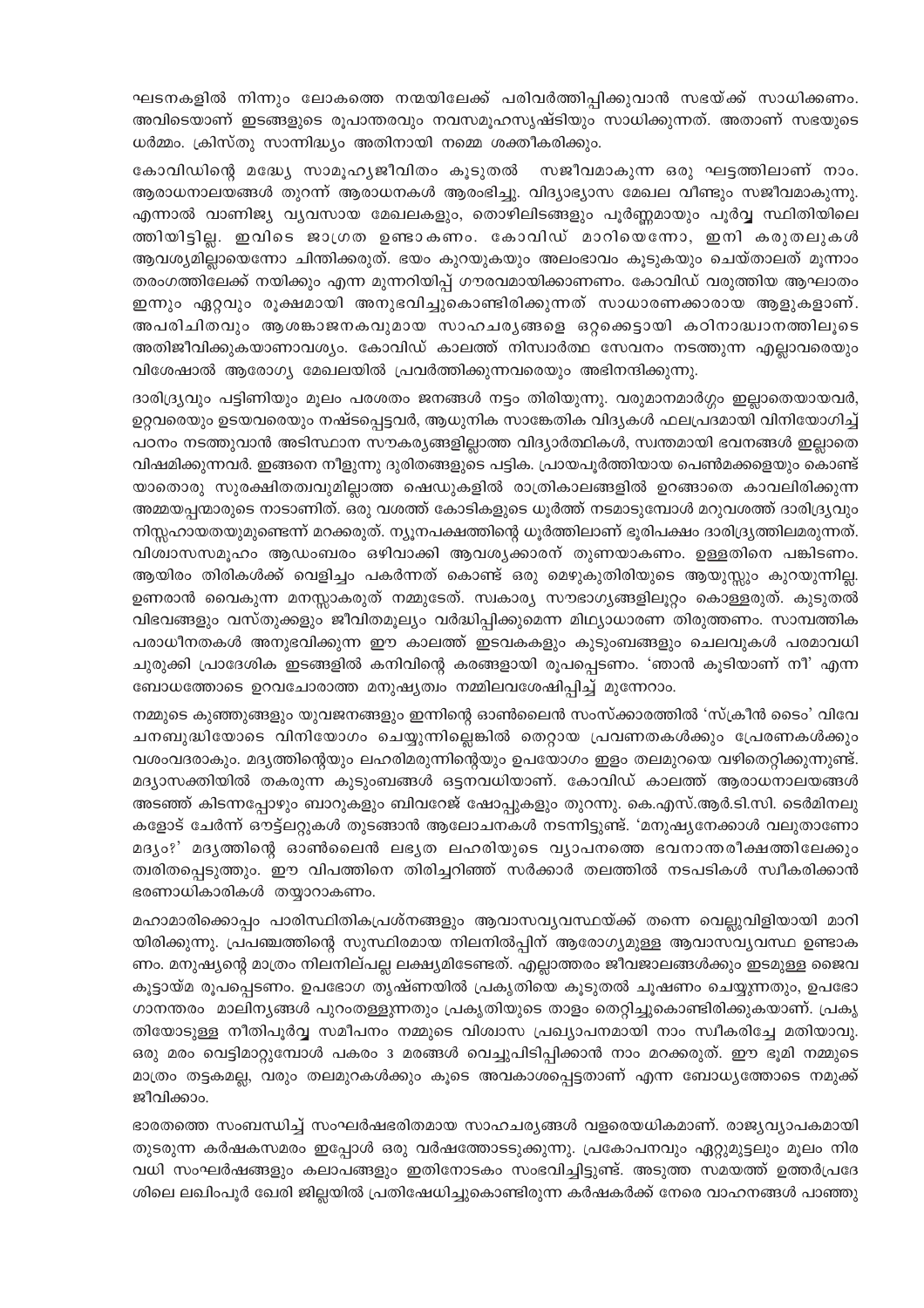കയറിയതിനെ തുടർന്ന് എട്ടുപേർ കൊല്ലപ്പെടുകയും നിരവധി പേർക്ക് പരിക്കേല്ക്കുകയും ചെയ്തു. കാലാകാലങ്ങളായി രാജ്യത്തെ കർഷകർ അനുഭവിച്ച് വരുന്ന അവഗണനയുടെയും നിരാകരണത്തിന്റെയും പ്രത്യാഘാതങ്ങളാണ് നീളുന്ന കർഷകസമരം. ജനങ്ങളുടെ ജീവനും സ്വത്തിനും സംരക്ഷണം നല്കിയും, കർഷകരെ വിശ്വാസത്തിലെടുത്തും പ്രശ്നപരിഹാര നടപടികൾ അടിയന്തിരമായുണ്ടാകണം.

സുവിശേഷപ്രവർത്തനങ്ങൾ വളരെയേറെ വെല്ലുവിളികൾ നേരിടുന്ന ഒരു കാലഘട്ടത്തിലാണ് നാം ജീവിക്കുന്നത്. വർദ്ധിച്ച് വരുന്ന വർഗ്ഗീയവാദം കാരണം ഇന്ന് ന്യൂനപക്ഷസമൂഹങ്ങൾ അഭിമുഖീകരിക്കുന്ന പ്രതിസന്ധികൾ വളരെയാണ്. ദേശീയതയിൽ പൊതിഞ്ഞ മതബോധവും, മതബോധത്തിൽ അടിയുറ ച്ച സ്വത്വ ബോധ്യങ്ങളും അപകടകരമാണ്. മതത്തിന്റെ പേരിൽ പരസ്പരം ആക്രോശിക്കുന്ന സമൂഹ ങ്ങൾ ഭാരതമണ്ണിൽ വർദ്ധിച്ച് വരുന്നു. ഏത് മതത്തിലും വിശ്വസിക്കുന്നതിനും അത് ഉറക്കെ പ്പറയുന്നതിനുമുള്ള സ്വാതന്ത്ര്യം ഭരണഘടന ഓരോ ഭാരതപൗരനും ഉറപ്പ് നല്കുന്ന അവകാശമാണ്. ഒ രു വ്യക്തിയുടെ അവകാശത്തെ ആർക്കും നിഷേധിക്കാനാകില്ല. ഉത്തരേന്ത്യയിലെ വിവിധ സംസ്ഥാന ങ്ങളിൽ മതപരിവർത്തന നിരോധിത നിയമങ്ങൾ കൊണ്ടുവന്ന് അവയൊക്കെ ദുരുപയോഗം ചെയ്ത് ആരാധനാലയങ്ങൾ തകർക്കുകയും സുവിശേഷ പ്രവർത്തകരെ ഉപദ്രവിക്കുകയും ചെയ്തതായി നാം മനസ്സിലാക്കിയിട്ടുണ്ട്. മതേതര സംസ്ക്കാരത്തിലധിഷ്ഠിതമായ ഭാരതമണ്ണിൽ ഇത്തരം പ്രവണതകൾ അവസാനിപ്പിക്കണം. നീതിക്ക് വേണ്ടിയുള്ള ഗോത്രവർഗ്ഗക്കാരുടെ പോരാട്ടത്തിൽ പങ്കുചേർന്ന് പ്രവർത്തിച്ച ഫാ. സ്റ്റാൻ സ്വാമിയുടെ നിര്യാണം ദുഃഖകരവും അതോടൊപ്പം നമ്മെ ഏറെ ചിന്തിപ്പിക്കേ ണ്ടതുമാണ്. പ്രശ്നസങ്കീർണ്ണമായ സാഹചര്യങ്ങളിൽ പ്രവർത്തിക്കുന്ന മിഷനറിമാരെ ഓർത്ത് പ്രത്യേകം പ്രാർത്ഥിക്കാം.

മതമൗലീക വാദം ഉയർത്തി താലിബാൻ വീണ്ടും അഫ്ഗാന്റെ മണ്ണിൽ ഭരണത്തിൽ വരുമ്പോൾ സാധാ രണ ജനത തങ്ങളുടെ ജീവൻ സംരക്ഷിക്കുവാനുള്ള നെട്ടോട്ടത്തിലാണ്. തീവ്രവാദത്തിന്റെ പേരിൽ കേ രളത്തിൽ അടുത്തിടെ ഉണ്ടായിട്ടുള്ള വാദപ്രതിവാദങ്ങൾ ഏറെ ആശങ്കാജനകമാണ്. മതമൗലികവാദത്തിന്റെ അരിശവും ആക്രോശവും ഏറ്റെടുക്കുകയല്ല ആവശ്യം, മറിച്ച് യുക്തിയുടെയും സാഹോദര്യത്തിന്റെയും സ്നേഹത്തിന്റെയും ഭാഷയും കർമ്മവുമാണ് കരണീയമായിട്ടുള്ളത്. സ്ത്രീവിവേചനവും സ്ത്രീപീഡനവും ഒരു പരിഷ്കൃത സമൂഹത്തിന് അപമാനകരമാണ്. പൊതു ഇടങ്ങളിലും തൊഴിൽ മേഖലകളിലും മാത്രമല്ല ഗാർഹിക പരിസരങ്ങളിൽ പോലും സത്രീ ഇന്ന് സുരക്ഷിതയല്ല. സ്ത്രീധനത്തിന്റെ പേരിൽ വിലപേശി സ്ത്രീത്വത്തെ അപമാനിക്കുകയും ജീവനെടുക്കുകയും ചെയ്യുന്നത് എത്രയോ വേദനാജനകമാണ്. ലിംഗവിവേചനത്തിനെതിരെ നിലപാടു കൾ എടുക്കുവാൻ പ്രേരിപ്പിക്കുന്ന ആത്മീയതയുടെ പ്രസക്തി കൂടുതൽ വെളിവാകുന്നത് ഇത്തരം സന്ദ ർഭങ്ങളിലാണ്.

സാമൂഹ്യമാധ്യമങ്ങളുടെ തെറ്റായ വിനിയോഗം വളരെയേറെ പ്രതിസന്ധികൾ സഭയിലും സമൂഹത്തിലും സൃഷ്ടിക്കുന്നു. നുണപ്രചരണങ്ങളും കള്ളവാർത്തകളും കൊണ്ട് മാധ്യമലോകത്ത് കൊഴുപ്പുകൂട്ടുന്നവർ സത്യത്തെ വളച്ചൊടിക്കുകയും തലമുറകളെ വഴിതെറ്റിക്കുകയുമാണ് ചെയ്യുന്നത്. അതുകൊണ്ടു ആത്മ സംയമനത്തോടെ മാധ്യമലോകത്ത് ഇടപെടുവാൻ നാം ഇനിയും പഠിക്കണം. സ്വാർത്ഥതാല്പര്യങ്ങളും വ്യക്തിവിദ്വേഷങ്ങളും ആകരുത് വിമർശനങ്ങൾക്കടിസ്ഥാനം. ക്രിയാത്മക വിമർശനങ്ങൾ മാത്രമെ വളർച്ചയ്ക്ക് സഹായിക്കൂ. ലാഭ-നഷ്ടങ്ങൾ കണക്കാക്കിയുള്ള വിമർശനങ്ങൾ വൃക്തികളുടെയും കുടുംബങ്ങളുടെയും സഭയുടെയും ശൈഥില്യത്തിന് തന്നെ കാരണമാകാം. ഇവിടെ തിരഞ്ഞെടുപ്പ് നമ്മുടേതാണ്. സമഗ്രതയോ അതോ ശൈഥില്യമോ, ഏതാണ് ലക്ഷ്യം?

മാർത്തോമ്മാ സഭ ഉന്നത വിദ്യാഭ്യാസ രംഗത്ത് നൂതന മുന്നേറ്റങ്ങൾക്ക് ലക്ഷ്യമിടണം. ഒരു ദേശത്തിന്റ ഭാവി ഉന്നതവിദ്യാഭ്യാസത്തിന്റെ മികവിനെക്കൂടി ആശ്രയിച്ചിരിക്കുമെന്ന തിരിച്ചറിവിൽ കേന്ദ്ര-സംസ്ഥാന സർക്കാരുകൾ ഈ രംഗത്ത് സമൂലമാറ്റങ്ങൾക്ക് വഴിയൊരുക്കുകയാണ്. 3 വർഷത്തിനുള്ളിൽ ഉന്നതവിദ്യാഭ്യാസ മേഖല ലോകനിലവാരത്തിലേക്കുയർത്തുവാനുള്ള പരിശ്രമത്തിലാണ് സർക്കാരുകൾ. എന്നാൽ രാഷ്ട്രീയ ചേരിതിരിവുകളിൽ നിന്നും ലാഭക്കൊതിയോടെ നടത്തുന്ന കടന്നുകയറ്റങ്ങളിൽ നിന്നും ഇതിനെ സംശുദ്ധമാക്കി നിർത്തേണ്ടതും ആവശൃമാണ്. നമ്മുടെ കോളേജുകൾ സ്വയംഭരണാധികാരമുള്ള സർവ്വകലാശാലകളായും ഗവേഷണകേന്ദ്രങ്ങളായും ഉയർത്തപ്പെടേണ്ടത് കാലഘട്ടത്തിന്റെ ആവശ്യമാണ്. കാലോചിതമായ നവവിഷയങ്ങൾ പാഠ്യപദ്ധതിയിലുൾപ്പെടുത്തിയും, ബോധനരീതികൾ പരിഷ്ക്കരിച്ചും നമ്മുടെ കലാലയങ്ങളെ മികവിന്റെ കേന്ദ്രങ്ങളാക്കി മറ്റണം. ഇതിലേക്ക് സഭാ കൗൺസിലിന്റെയും ബന്ധപ്പെട്ട ഇതര കമ്മിറ്റികളുടെയും ശ്രദ്ധ ഞാൻ ക്ഷണിക്കുന്നു.

കൊറോണവൈറസിന്റെ വ്യാപനം നമ്മുടെ വീടുകളെ കൂടുതൽ പ്രസക്തമാക്കി. ഒരേസമയം വീട് വിദ്യാലയവും, തൊഴിലിടവും, ആരാധനാലയങ്ങളുമായി മാറി. വൈറസ് വ്യാപിച്ചപ്പോൾ അണയാനൊരു